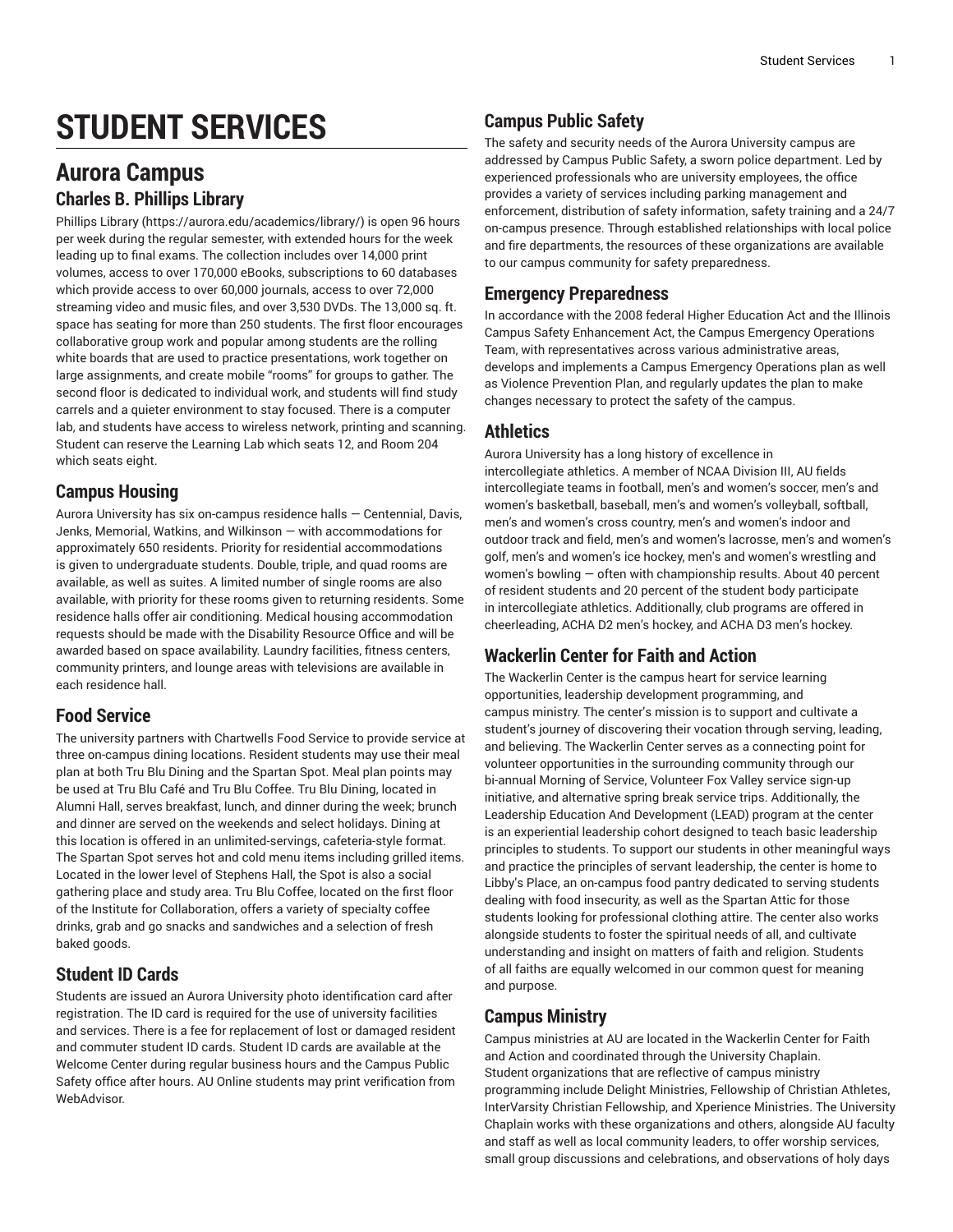for a variety of religious traditions. The chaplain is also available to talk with students about their spirituality through outreach events in the residence halls, common areas, and social events throughout campus, including a vocation-themed film series and other various seasonal activities.

### **Counseling and Psychological Services**

Counseling and Psychological Services helps students work through the occasional social and personal problems associated with orientation to college life. Some common concerns are depression, anxiety, stress management, family concerns, educational/academic concerns, substance abuse, interpersonal difficulties (e.g., conflict with friends, roommates, or romantic partners), or concerns related to gender, sexual orientation, race, ethnicity, or culture. Contact Counseling and Psychological Services for information on services available free of charge to students, as well as for referral information to services in the community.

### **Student Clubs and Organizations**

Approximately 60 student clubs and [organizations](https://aurora.edu/student-life/activities/) [\(https://aurora.edu/](https://aurora.edu/student-life/activities/) [student-life/activities/\)](https://aurora.edu/student-life/activities/) are established at Aurora University. Both undergraduate and graduate students, whether resident or commuting, are eligible to organize a student group and apply for recognition and funding.

### **Health Services**

The mission of Health Services is to enhance student learning and success by promoting, protecting and restoring student health and well-being. Within the department, registered nurses are available on campus weekdays for clinical assessment and treatment, consultation and referral, and immunization compliance. In addition, prevention and health education services are offered. All services are free and confidential.

### **The Center for Student Success**

This center is designed to assist students through the transitions of college life. The center promotes transformational learning by teaching students how to explore academic, vocational, and career opportunities and plan for future careers. The staff of student success advisors provides academic guidance to students throughout their enrollment at the university. Advisors work with the students to help them develop a thorough understanding of their academic program requirements and how to leverage their experiences in the pursuit of a fulfilling career. The advisors promote student development through mentoring and support. Professional advisors are the resource for students who have questions about their academic progress (including adding or dropping courses, clarification regarding university rules and regulations, and graduation requirements) and vocational exploration.

### **Academic Support Center**

The Academic Support Center (ASC) offers a variety of instructional resources to improve student success by providing high-quality, academic support to develop more engaged, confident, and skillful learners. Content-specific tutoring is available in a number of disciplines offered by professional staff and peer tutors supporting undergraduate classes. Weekly recitations, peer-assisted study sessions, one-on-one appointments, and drop-in programs are designed to help students achieve academic success. Writing specialists are available to consult with registered AU students at all levels. Through one-on-one, in-person or online appointments, staff members are available to guide students through the entire writing process (i.e., brainstorming, research, drafting,

editing, proofreading, revision, and documentation). All services provided by the Academic Support Center are free to all university students.

### **Disability Resource Office**

The Disability Resource Office (DRO) is designated to ensure access to education at Aurora University for all students with disabilities as mandated by the Americans with Disabilities Act and Section 504 of the Rehabilitation Act of 1973. Its goal is to create learning environments that are accessible, equitable, inclusive, and empower students to participate in every aspect of academic and campus life. Aurora University is committed to compliance with all applicable federal laws regarding reasonable accommodation to address the environmental barriers. Students are responsible for self-identifying, requesting accommodations, and providing required documentation to the Disability Resource Office to determine eligibility. If a student requires individualized assistance devices or private health care personnel or services, the student is financially responsible.

Any student who believes the decisions related to the approval of accommodations are not reasonable, may appeal the determination following the Grievance Procedure below:

*Informal Review: T*he Dean of the school or college in which the student is majoring will review the student's complaint and work with the Disability Resource Office to resolve the complaint.

*Formal Review:* If the informal review process does not resolve the issue, the student may request a formal review. The Vice President for Academic Affairs will ask the Faculty Senate to appoint a threeperson committee to investigate and make a recommendation for its final decision on the matter.

# **GWC Campus**

George Williams College students may access Aurora University services offered online and on the Aurora campus. AU Human Resources and Health Services offer career search and self-improvement online programs. When visiting Aurora University, GWC students with a valid student ID can use the university weight room, fitness center, and library. They are also welcome at non-tournament home athletic events.

### **Thomas R. and Shirley Klein Scott Library**

Scott Library is open 62 hours per week during the regular semester. The collection includes over 800 print volumes, access to over 170,000 eBooks, subscriptions to 60 databases which provide access to over 60,000 journals, access to over 72,000 streaming video and music files. In addition, students have access to the 14,000 print volumes and 3,500 DVDs from the Phillips Library on the Aurora Campus. As the technology center on campus, the library provides eight desktops for student use as well as I-Pads, go-Pro Cameras, and other devices to check-out. Printing is limited. The Scott Library serves as a quiet learning space for individual or group study. Peer tutoring services are also offered.

### **Housing**

George Williams College of Aurora University offers four oncampus residence halls (Emery Lodge, Hickory Lodge, Winston Paul, and Oak Lodge). All rooms are offered with an in-room bathroom, air conditioning, and a hall common room. Each year single rooms are provided, dependent upon enrollment and availability. Priority for oncampus housing in the residence halls is given to undergraduate students. Laundry facilities are available in Emery Lodge for a fee.